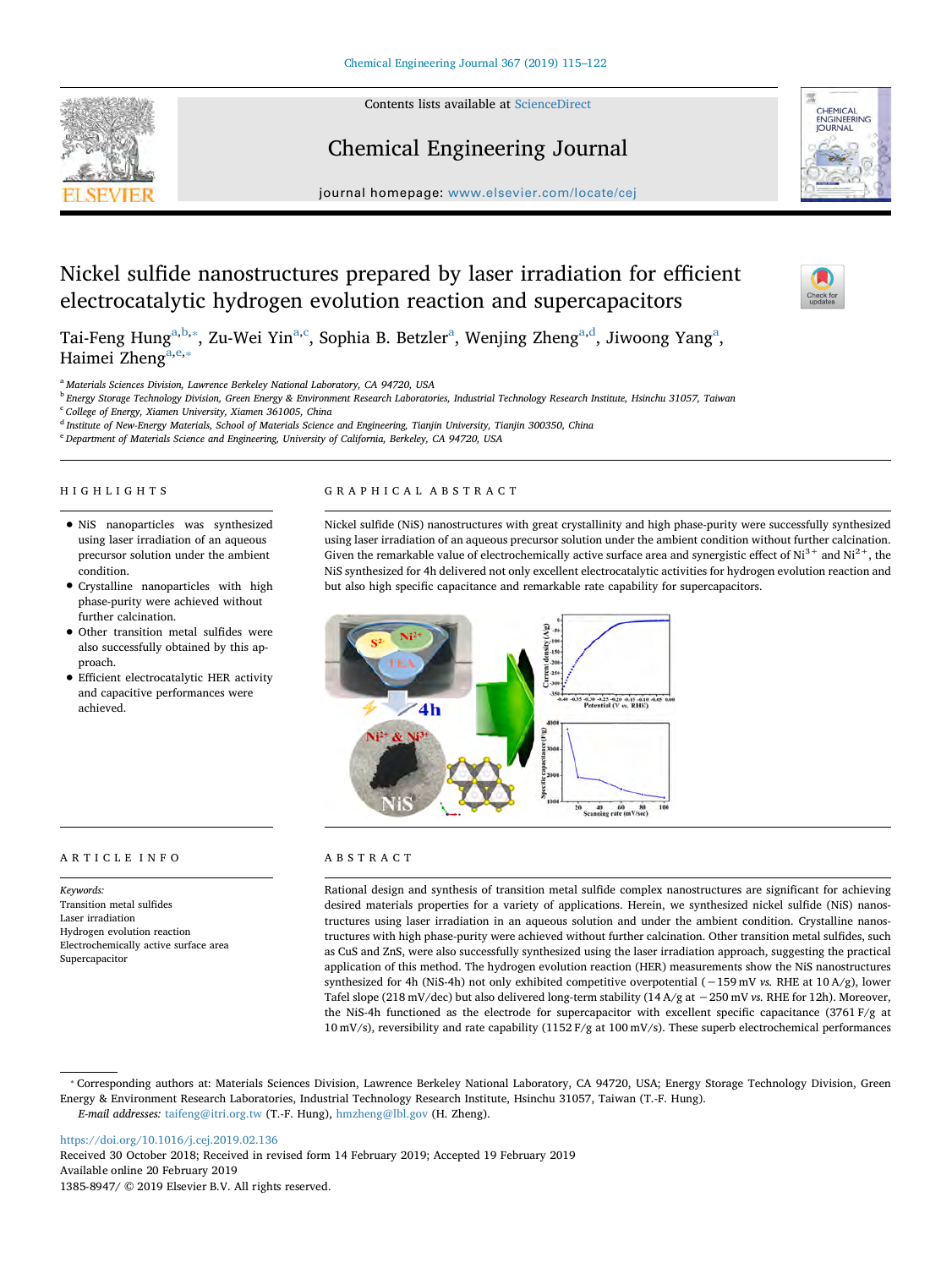are attributed to the remarkable value of electrochemically active surface area (ECSA) and synergistic effect of  $Ni<sup>3+</sup>$  OOH for HER electrocatalytic activities, while the co-existence of Ni<sup>2+</sup> and Ni<sup>3+</sup> facilitates the rich redox reactions of NiS for supercapacitor.

### **1. Introduction**

Nanostructured transition metal sulfides (TMSs) have drawn growing attention because of their distinct properties in optical, magnetic, electrical, field-emission, photocatalytic, photoelectric, and thermoelectric applications [\[1\].](#page-6-0) In recent years, considerable studies give the comprehensive guides on their fundamental mechanisms, progresses and applications of the TMS development [\[2\]](#page-6-1). Among these, significant progress has been made on rational design and synthesis of various metal sulfides with controlled shape, composition and structural complexity [2b]. Owing to the merits of high theoretical capacity, suitable potential range and relatively low cost, employing the TMSs as electrode materials for electrochemical energy storage (EES) applications were extensively reported [2b $d, g-k$ ]. Moreover, nanostructured pyrite type materials (*e.g.,* FeS<sub>2</sub>, CoS<sub>2</sub>,  $NiS<sub>2</sub>$ ,  $CuS<sub>2</sub>$ ) have been reported as efficient electrocatalysts for oxygen evolution reaction (OER), hydrogen evolution reaction (HER), and methanol-tolerant oxygen reduction reaction (ORR) [2e].

To synthesize the nanostructured TMSs, many techniques have been developed, for example, wet-chemistry process [\[3\]](#page-6-2), anionic exchange process [\[4\]](#page-6-3), chemical bath deposition [\[5\],](#page-6-4) hydro/solvothermal reactions [\[6\],](#page-6-5) thermal sulfurization [\[7\],](#page-7-0) microwave irradiation [\[8\],](#page-7-1) atomic layer deposition [\[9\],](#page-7-2) spray pyrolysis [\[10\]](#page-7-3), electrodeposition [\[11\]](#page-7-4), and sonochemical method [\[12\].](#page-7-5) In addition to the aforementioned methods, exploiting laser irradiation as an alternative to acquire the nanostructured TMSs was recently reported as a unique one-step process [\[13\]](#page-7-6). Depending on the parameters adopted, such as laser wavelength, pulse energy, frequency, *etc.*, the morphology, size and properties of the resulting TMSs vary accordingly  $[13a,d,e,g,h]$ . However, this laser irradiation is considered as a facile and environment-friendly technique due to the direct and energy-saving procedures.

In this work, nickel sulfide (NiS) nanostructures were successfully synthesized using laser irradiation of an aqueous precursor solution under the ambient condition without further calcination. Powder X-ray diffractometry (XRD) and transmission electron microscopy (TEM) were utilized to characterize structure and morphology of synthesized NiS compounds. Moreover, this laser irradiation method can also produce copper sulfide (CuS) and zinc sulfide (ZnS) nanostructures with great crystallinity and high phase-purity, demonstrating its general applicability. The HER electrocatalytic activities and specific capacitances of synthesized NiS nanostructures were evaluated in the alkaline medium using linear sweep voltammetry (LSV) and cyclic voltammetry (CV), respectively. This is the first demonstration of utilizing a facile and environmentally friendly laser irradiation to produce NiS nanostructures for HER electrocatalysts and supercapacitors. This approach also offers new possibilities to synthesize a variety of TMSs nanomaterials with extensive applications.

### **2. Experimental section**

#### *2.1. Chemicals*

All reagents including Nickel (II) acetate tetrahydrate (Ni  $(CH<sub>3</sub>COO)<sub>2</sub>·4H<sub>2</sub>O$ , 98%, Sigma-Aldrich), Copper (II) acetate (Cu (CH3COO)2, 98%, Sigma-Aldrich), Zinc (II) acetate dihydrate (Zn  $(CH_3COO)_2$ <sup>2</sup>H<sub>2</sub>O,  $\geq$ 99%, Sigma-Aldrich), Thioacetamide (CH<sub>3</sub>CSNH<sub>2</sub>, ≥99%, Sigma-Aldrich), Triethanolamine ((HOCH<sub>2</sub>CH<sub>2</sub>)<sub>3</sub>N, ≥99.5%, Sigma-Aldrich), Ethyl alcohol (C<sub>2</sub>H<sub>5</sub>OH,  $\geq$ 99.5%, Sigma-Aldrich), Potassium hydroxide (KOH, 99.99%, Sigma-Aldrich), Carbon black (Super P®, Timcal Ltd.), Platinum on Vulcan Carbon (20 wt% Pt/C, HiSPEC 3000, Fuel Cells Etc) and Nafion® perfluorinated resin solution

<span id="page-1-0"></span>

Fig. 1. XRD pattern of NiS-4h, the inset illustrates the corresponding crystal structure.

(5 wt%, Sigma-Aldrich) were used without further purification. Deionized (DI) water produced from a Milli-Q® Integral water purification system (Millipore Ltd.) was used throughout the experiments.

#### *2.2. Synthesis procedures*

To synthesize nickel sulfide (NiS) nanostructures, 10 mmol of CH3CSNH2 was firstly well-dissolved in 15 mL of DI water under magnetic stirring. Subsequently,  $3 \text{ mL}$  of  $(HOCH_2CH_2)_3N$  and  $4 \text{ mmol}$  of Ni  $(CH_3COO)_2$ <sup>4</sup>H<sub>2</sub>O were added to the solution, forming a dark green solution at the ambient temperature. Such a precursor solution was subjected to irradiation with an unfocused nanosecond pulsed laser (9.5 mm in diameter, 1064 nm Nd:YAG laser, Continuum Surelite™ III) with the pulse energy of 700 mJ, frequency of 10 Hz, and pulse width of 4–6 ns. During the irradiation, the precursor solution was continuously stirred at 200 rpm to ensure the homogenous reaction. Following centrifugation, repeated rinsing with C<sub>2</sub>H<sub>5</sub>OH and drying in air (60 °C for 12 h), the synthesized NiS nanostructures were thoroughly ground using pestle and agate mortar to yield fine powders. For convenience, NiS nanostructures synthesized in 2h, 4h, and 6h were hereafter abbreviated as NiS-2h, NiS-4h, and NiS-6h, respectively. As for the copper sulfide (CuS) and zinc sulfide (ZnS) nanostructures,  $Cu(CH_3COO)_2$  and  $Zn(CH_3COO)_2.2H_2O$  were selected as metal sources, whereas the irradiation period was only 2h. The resulting CuS and ZnS nanostructures were collected using the same procedures as described for the NiS nanostructures.

#### *2.3. Material characterizations*

The crystallographic properties of synthesized NiS nanostructures were identified by a powder X-ray diffractometer (XRD, D2 PHASER, Bruker AXS Inc.) with a Cu target ( $\lambda = 1.541 \text{ Å}$ ) that was excited at 30 kV and 10 mA. The corresponding PXRD pattern was recorded in the range of 2*θ* from 20° to 80° at a scanning rate of 0.5 s/step. For morphological observations, the transmission electron micrograph, highangle annular dark-field scanning transmission electron microscopy (HAADF-STEM) image and energy-dispersive X-ray spectroscopy (EDS) mappings were acquired using a FEI TitanX microscope operated at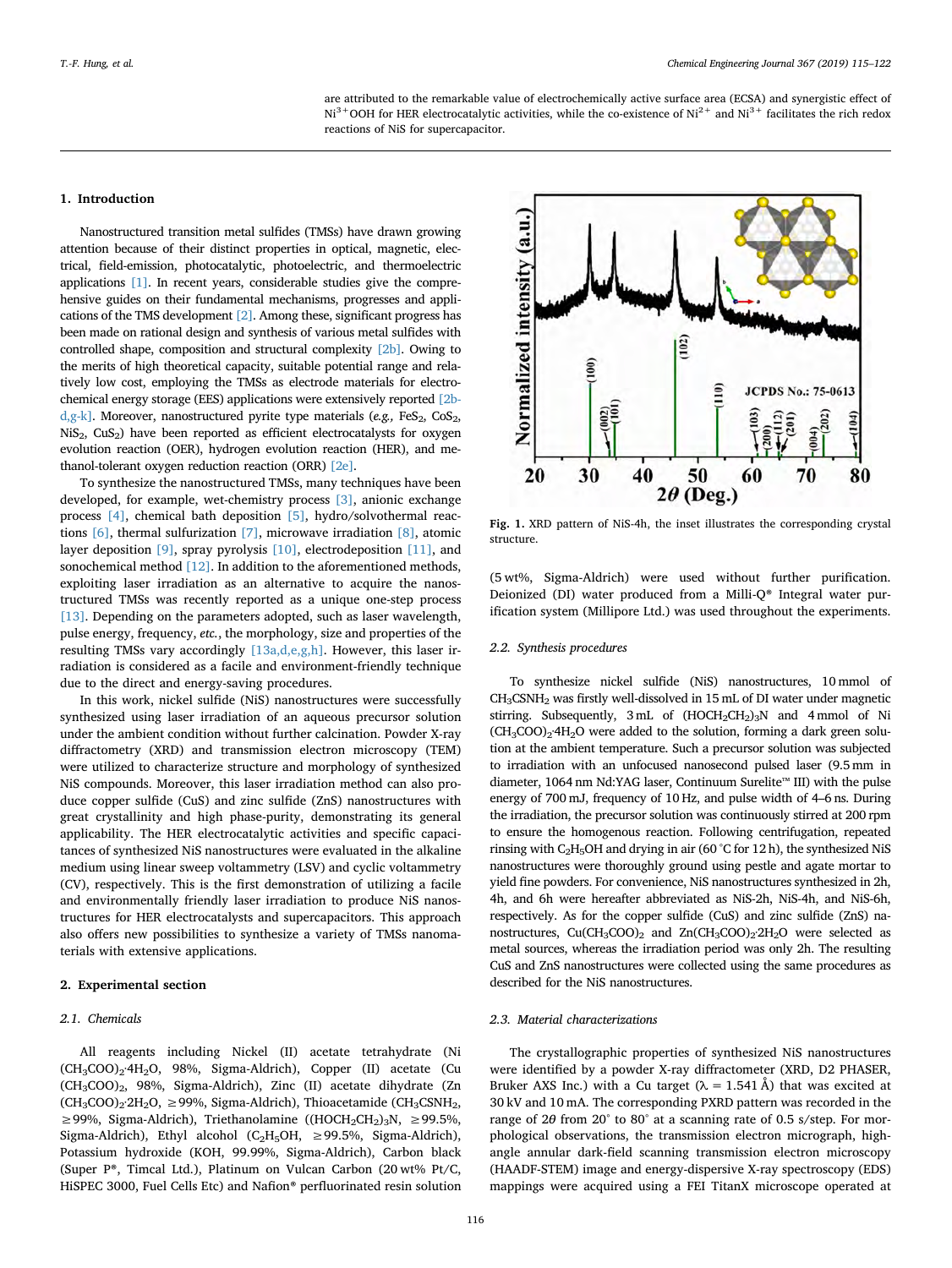<span id="page-2-0"></span>

**Fig. 2.** (a) High-resolution TEM micrograph, (b) lattice fringe, (c) HAADF-STEM image, and (d)-(f) corresponding EDX elemental maps of NiS-4h. Scale bars of (a), (b) and (c)-(f) are 10 nm, 2 nm and 40 nm, respectively.

300 kV, which was equipped with a windowless Bruker EDS detector. The chemical environments were analyzed using X-ray photoelectron spectroscopy (XPS, PHI 5600, PerkinElmer, Inc.) under a monochromatic Al Kα radiation (1486.6 eV) at a spot diameter of 70 μm. The spectra were analyzed using XPSPEAK 4.1 software, in which energy corrections on the high-resolution scans were calibrated by referencing the C 1s peak at 284.6 eV. The Raman spectra were collected using the Horiba Jobin Yvon LabRAM ARAMIS automated scanning confocal Raman microscope equipped with a 532 nm solid-state laser.

#### *2.4. Electrochemical measurements*

The electrochemical measurements throughout this study were performed in a standard three-electrode system, which was controlled by an electrochemical analyzer (660E, CH Instruments, Inc.) at ambient temperature. To prepare the working electrode, 8 mg of catalyst (NiS-2h, NiS-4h, NiS-6h and 20 wt% Pt/C) and 2 mg of carbon black were firstly dispersed within the solution (0.5 mL of  $C_2H_5OH$ , 0.25 mL of DI water and 0.25 mL of 5 wt% Nafion® solution) by ultrasonication for 30 min. Then, 1 μL of the homogenous suspension was added dropwise onto the surface

of a glassy carbon electrode ( $d = 3$  mm,  $#CHI104$ , CH Instruments, Inc.), resulting in about 0.113 mg/cm<sup>2</sup> of catalyst loading. A graphite rod and a saturated calomel electrode (SCE,  $Hg/Hg_2Cl_2$  (sat. KCl), #CHI150, CH Instruments, Inc.) served as the counter and reference electrodes, respectively. For hydrogen evolution reaction (HER) catalytic activity test, the linear sweep voltammetry (LSV) and cyclic voltammetry (CV) experiments were conducted in a  $N_2$ -saturated 1 M KOH electrolyte. The electrochemical impedance spectroscopy (EIS) measurements in a  $N_2$ -saturated 1 M KOH electrolyte were carried out in the same configuration at open circuit potential (OCP) from 100 kHz to 0.01 Hz with an AC potential amplitude of 5 mV to understand the conductivities of synthesized NiS catalysts. The potentials presented in LSV and CV curves were converted against reversible hydrogen electrode (RHE) according to the following equation:  $E_{RHE} = E_{SCE} + 0.059$  pH + 0.242 [7a]. A controlled potential electrolysis was performed at −250 mV *vs.* RHE for 12h, then the generated hydrogen gases (unit: mole and liter) were calculated by considering the amount of accumulated charge. To evaluate the electrochemically active surface area, the double-layer capacitance was measured by CV in the non-faradaic potential region. For capacitive measurement, about 0.566 mg/cm<sup>2</sup> of active materials were loaded onto the working electrode.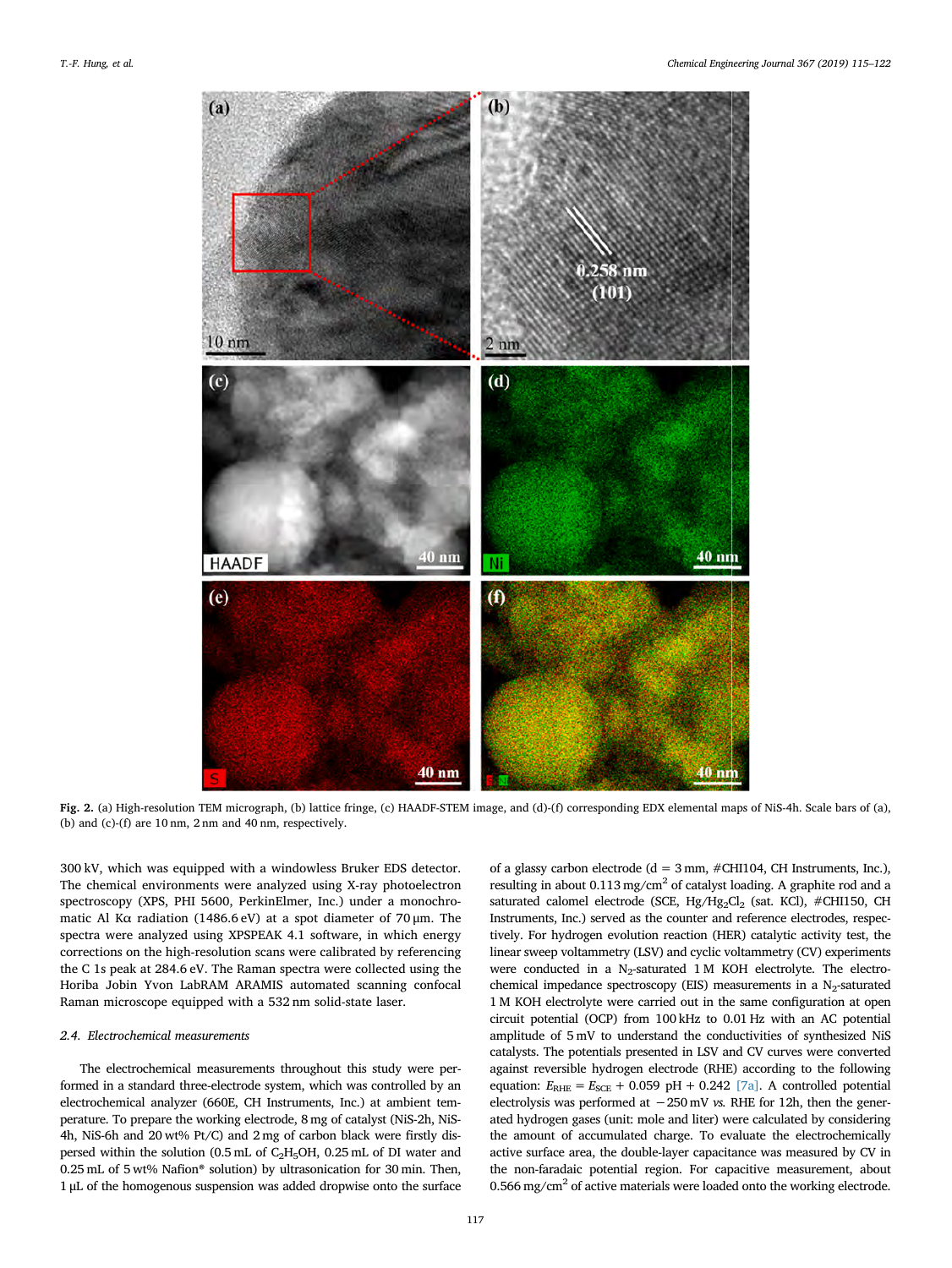<span id="page-3-1"></span>

**Fig. 3.** XPS analysis of NiS-4h: (a) Full-range survey and high-resolution (b) Ni 2p, (c) S 2p, and (d) O 1s spectra. The green, blue and red peaks in (b) are the shark-up satellites,  $Ni^{3+}$  and  $Ni^{2+}$  signals, respectively. The green, blue and red peaks of (c) represent the sulfate, S  $2\mathrm{p}_{\mathrm{1/2}}$  and S  $2\mathrm{p}_{\mathrm{3/2}}$  peaks. The blue and red peaks in (d) correspond to the  $Ni<sup>3+</sup>OOH$  and  $Ni^{2+}SO_4$ . (For interpretation of the references to colour in this figure legend, the reader is referred to the web version of this article.)

The CV tests were carried out in a  $N_2$ -saturated 6 M KOH electrolyte from the potential range between 0 and 0.55 V *vs.* SCE and different scanning rates to estimate the capacitive performances. The corresponding specific capacitance  $(C_s, F/g)$  can be calculated from the CV curves using the Eq. [\(1\)](#page-3-0) [\[14\]](#page-7-7):

<span id="page-3-0"></span>
$$
C_s = \int i dv/2(V_s \times \Delta v \times m) \tag{1}
$$

where  $\int$ *idv* is the area under the CV curve in the testing potential range;  $V_s$ (mV/s) is the scanning rate; Δ*v* (V) is the testing potential range; *m* (g) is the mass of the active materials on the surface of glassy carbon.

#### **3. Results and discussion**

[Fig. 1](#page-1-0) plots the XRD pattern of the synthesized NiS-4h recorded in the range of 2θ from 20° to 80° to identify its crystallographic structure and phase purity. There are well-defined diffraction peaks at 2θ = 30.2°, 33.8°, 34.7°, 45.9°, 53.6°, 61.1°, 62.7°, 64.9°, 65.4°, 71.2°, 73.2° and 79.2°, which can be assigned to the  $(100)$ ,  $(002)$ ,  $(101)$ ,  $(102)$ ,  $(110)$ ,  $(103)$ , (2 0 0), (0 0 4), (2 0 2) and (1 0 4) planes of hexagonal  $\alpha$ -NiS (JCPDS No.: 75–0613, space group: P63/mmc,  $a = b = 3.42 \text{ Å}$ ,  $c = 5.30 \text{ Å}$ , inset of [Fig. 1](#page-1-0)a shows the crystal structure) [6m,7a]. No additional peaks are detected, showing high purity of the synthesized NiS-4h.

[Fig. 2](#page-2-0) shows TEM characterization of the structure and morphology of NiS-4h. The lattice fringes in the high-resolution TEM images are wellresolved, which can be indexed to the  $(1\ 0\ 1)$  plane of hexagonal  $\alpha$ -NiS [\(Fig. 2](#page-2-0)b) [7a]. The resulting NiS-4h with spherical morphology is clearly revealed from the high-angle annular dark-field scanning TEM (HAADF-STEM) micrograph in [Fig. 2c](#page-2-0), which was appeared as aggregated particles with diameters of the most in the range of 40–60 nm. The corresponding EDX elemental maps ([Fig. 2d](#page-2-0)–f) display the uniform distribution of Ni and S throughout the NiS nanostructures. Although significant aggregation and large size distribution of the nanostructures are observed, the sample shows the great crystallinity and high phase-purity.

To collect detailed information on the chemical environments of the NiS-4h sample, we conducted X-ray photoelectron spectroscopy (XPS) analysis and the corresponding spectra are illustrated in [Fig. 3](#page-3-1). The fullrange survey spectrum [\(Fig. 3a](#page-3-1)) shows the peaks assigned to Ni 2p and S 2p. The C 1s and O 1s signals are also observed, which can be attributed to the NiS exposure to air [6f]. [Fig. 3b](#page-3-1)–d present the high-resolution Ni 2p, S 2p and O 1s spectra analyzed using the Gaussian-Lorentzian fitting method. Ni 2p spectrum [\(Fig. 3](#page-3-1)b) is composed of two spin–orbit doublets  $(2p_{1/2}$  and  $2p_{3/2})$  and two shark-up satellites (green peaks)  $[6g-i,8b]$ . The binding energies of 852.3 eV and 869.9 eV corresponded to the  $Ni^{2+}$  (red peaks) and those at 855.2 eV and 872.9 eV were the characteristic of Ni<sup>3+</sup> (blue peaks), which were close to the previously reported value for NiS [6f-i,8b]. These results showed that nickel presents in two valence states, providing rich redox reactions of NiS [6i]. For S 2p spectrum [\(Fig. 3](#page-3-1)c), the constitute peak at the binding energy of 161.2 eV (red) is assigned to  $S<sup>2−</sup>$ and the peak at 162.7 eV (blue) could be owed by the sulfur ion in low coordination at NiS surface [6f,6i,8b]. The peak at 167.8 eV (green) is likely due to sulfate resulting from surface oxidation [4a,6f,6i]. For O 1s spectrum ([Fig. 3](#page-3-1)d), the composed peaks at the binding energies of 530.7 eV and 532.2 eV are associated with the  $\mathrm{Ni^{3+}OOH}$  and  $\mathrm{Ni^{2+}SO_{4}}$ [\[15\],](#page-7-8) which are consistent with the results obtained from Ni 2p and S 2p spectra. Therefore, the above results confirmed that the surface of NiS-4h composed of  $Ni^{2+}$ ,  $Ni^{3+}$  and  $S^{2-}$ .

We further explore the influence of reaction time on the crystal structures and morphologies of the resulting NiS samples. The XRD patterns and TEM micrographs of NiS-2h and NiS-6h are shown in Fig. S1. It is evident that the XRD patterns of NiS-2h (Fig. S1a) and NiS-6h (Fig. S1c) match well with hexagonal  $\alpha$ -NiS of NiS-4h ([Fig. 1\)](#page-1-0). This indicates that the crystalline structure and phase purity of the resulting NiS compounds are not affected with the increase of laser irradiation. However, there are distinct changes in the particle sizes and morphology. More uniform nanostructures with the average diameters of 20–30 nm are obtained from the NiS-2h (Fig. S1b). With increasing the reaction time, the particles become larger. Some large particle of 60–80 nm are observed for NiS-6h (Fig. S1d). We propose a general growth mechanism for the formation of NiS nanostructures as the following. First, the Ni<sup>2+</sup> ions were chelated by the  $(HOCH_2CH_2)_3N$ , forming the Ni $[(HOCH_2CH_2)_3N]^2$ <sup>+</sup> complexes (Eq. [\(2\)](#page-4-0)). With the temperature rise during the laser irradiation,  $Ni^{2+}$  ions can be released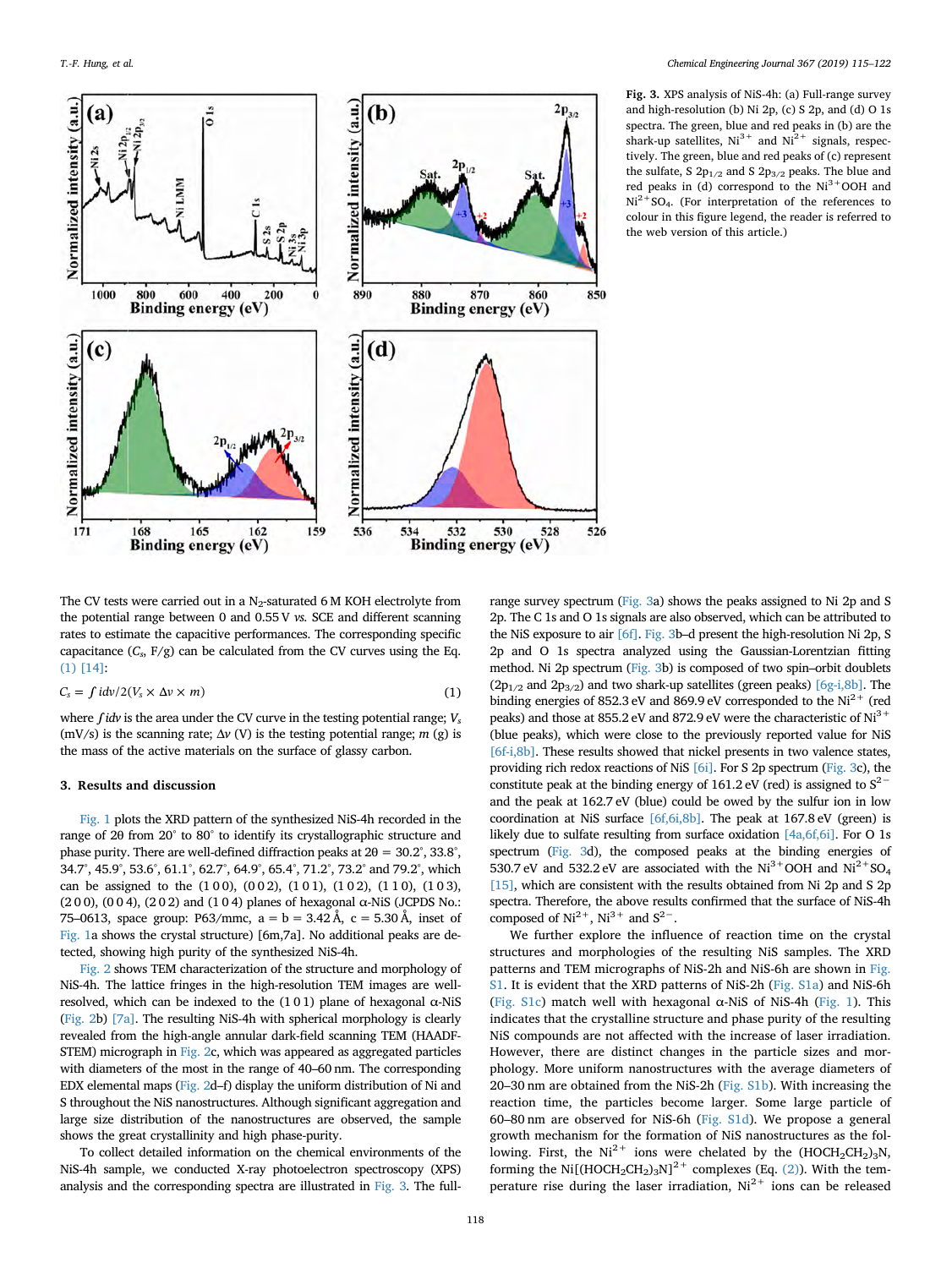<span id="page-4-2"></span>

Fig. 4. (a) Linear sweep voltammograms, (b) Tafel plots and (c) electrochemical impedance spectra of NiS-2h ( $\cdot$ ), NiS-4h ( $\cdot$ ) and NiS-6h ( $\cdot$ ) collected in a  $N_2$ -saturated 1 M KOH electrolyte.

from the Ni[(HOCH<sub>2</sub>CH<sub>2</sub>)<sub>3</sub>N]<sup>2+</sup> complexes and sequentially react with the  $CH_3CSNH_2$  leading to the formation of NiS (Eq. [\(3\)\)](#page-4-1). Similar reaction mechanisms are described for synthesizing the SnS nanocrystals and films in the presence of  $(HOCH<sub>2</sub>CH<sub>2</sub>)<sub>3</sub>N$  [\[16\].](#page-7-9) The NiS nanostructures grow and go through Ostwald Ripening during further laser irradiation.

<span id="page-4-1"></span><span id="page-4-0"></span>
$$
Ni^{2+} + (HOCH_2CH_2)_3 N \to Ni[(HOCH_2CH_2)_3N]^{2+}
$$
 (2)

$$
Ni[(HOCH_2CH_2)_3N]^{2+} + CH_3CNH_2 + 2OH^- \rightarrow NiS + CH_3CONH_2 + (HOCH_2CH_2)_3 N + H_2O
$$
\n(3)

To further investigate the applicability of laser irradiation method for synthesis of other transition metal sulfides, we conducted the additional experiments using copper and zinc precursors. XRD patterns of the products synthesized from the copper and zinc sources reveal hexagonal copper sulfide (CuS, Fig. S2a, JCPDS No.: 78–2121, space group: P63/mmc,  $a = b = 3.79 \text{ Å}$ ,  $c = 16.34 \text{ Å}$ ) and cubic zinc sulfide (ZnS, Fig. S2b, JCPDS No.: 77–2100, space group: F-43 m,

 $a = b = c = 5.42 \text{ Å}$ ) structures. In addition, the particle sizes of CuS nanostructures are 30 nm and ZnS nanostructures are 5 nm (Fig. S3a and c). High-resolution TEM micrographs show both are highly crystalline (Fig. S3b and d). Those results demonstrate that the laser irradiation method can be used to synthesize a variety of transition metal sulfides. It is reasonable to speculate that their formation mechanisms would also be the same as those discussed for the NiS.

The HER electrocatalytic activities of synthesized NiS were evaluated using linear sweep voltammetry (LSV) in  $N_2$ -saturated 1 M KOH electrolyte. [Fig. 4](#page-4-2)a compares the LSV curves of NiS-2h, NiS-4h and NiS-6h in the potential range of 0 to  $-0.4$  V *vs*. RHE at a scan rate of  $2 \text{ mV}$ s. It is obvious that NiS-4h exhibited the smallest onset potential  $(-34 \text{ mV} \text{ vs. RHE at } -1 \text{ A/g})$  and reached a current density of  $10 \text{ A/g}$ at an overpotential (η) of −159 mV *vs.* RHE. The HER activities of NiS-2h and NiS-6h followed that of NiS-4h, achieving 10 A/g at the η values of −165 mV and −204 mV *vs.* RHE, respectively. The corresponding Tafel plots [\(Fig. 4](#page-4-2)b) fitted to the Tafel equation ( $\eta = b \log j + a$ , where *j* is the current density and *b* is the Tafel slope) reveal that the Tafel slopes of NiS-2h, NiS-4h and NiS-6h were about 266, 218 and 310 mV per decade, respectively. Fig. S4 plots the HER activity of commercial 20 wt% Pt/C measured using the same procedures as that for NiS samples. The current density recorded at −200 mV *vs*. RHE is 654 A/g and the Tafel plot of Pt/C is 90 mV per decade. Although the HER activity of NiS-4h ( $24$  A/g  $@ -200$  mV *vs.* RHE and  $218$  mV per decade) is not superior to that of Pt/C, NiS is attractive as HER catalyst as it is cost effective by replacing the noble metal. To understand the conductivities of synthesized NiS catalysts, the electrochemical impedance spectroscopy (EIS) measurements in a  $N_2$ -saturated 1 M KOH electrolyte were carried out at open circuit potential (OCP) from 100 kHz to 0.01 Hz with an AC potential amplitude of 5 mV. As shown in [Fig. 4c](#page-4-2), each Nyquist plot starts at a resistance of 10–20 ohm, which is ascribed to the internal resistance of the strongly alkaline electrolyte [6c]. Moreover, there is almost no charge-transfer resistance  $(R<sub>ct</sub>)$  observed from synthesized NiS catalysts, indicating their high internal conductivities. These results are consistent with those of the nanoporous transition metal sulfides (M = Fe, Co, Ni and Mn) film-modified GC electrode measured in 1 M NaOH medium [11b]. In addition to the electrocatalytic onset and Tafel slope, another vital factor to evaluate an electrocatalyst is its stability under long-term testing. Fig. S5 shows a controlled potential electrocatalysis of NiS-4h at −250 mV *vs.* RHE in N2-saturated 1 M KOH electrolyte. As indicated, NiS-4h delivered a stable cathodic current density of about 14 A/g over 12h, showing the remarkable long-term HER stability. According to the linear charge accumulation *versus* time (inset of Fig. S5), the accumulated charge of NiS-4h for 12h is about 6.73 C, meaning that approximately 4.4 mol and 97.7 L of hydrogen were produced per gram of NiS-4h, respectively.

For better understanding of their HER performance trend and intrinsic activities, the electrochemically active surface area (ECSA) of the catalyst should be evaluated since ESCA is well known to significantly impact the electrocatalytic performance of a catalyst [3c,6c,6k,6l]. A widely adopted technique is to calculate the relative ECSA based on the measurement of double-layer capacitance  $(C_{d})$  in the non-faradaic potential region  $[17]$ . It is generally accepted that the  $C_{d}$  is linearly proportional to ECSA. The C<sub>dl</sub> of a catalyst can be conveniently deduced from cyclic voltammetry (CV) measurements at various scan rates. [Fig. 5](#page-5-0)a–c show the cyclic voltammograms of NiS-2h, NiS-4h and NiS-6h measured in the range of 0.11 to 0.21 V *vs.* RHE at different scan rates. Plotting the halves of the anodic and cathodic current density difference at the center of the potential range *versus* the scan rate resulted in a linear relationship for each catalyst, as shown in [Fig. 5d](#page-5-0). The C<sub>dl</sub> values obtained by linear fitting those plots were 3.59, 3.76 and 2.97  $mF/cm<sup>2</sup>$ for NiS-2h, NiS-4h and NiS-6h. Assuming the  $C_{\rm dl}$  value to be 40  $\mu$ F/cm<sup>2</sup> for a smooth electrode  $[18]$ , the roughness factor (RF) values of these NiS samples were calculated to be 89.8 (NiS-2h), 94.0 (NiS-4h) and 74.3 (NiS-6h). Accordingly, the ECSA values calculated as the ratio between RF and geometrical area  $[19]$  are 6.3, 6.6 and 5.2 cm<sup>2</sup> for NiS-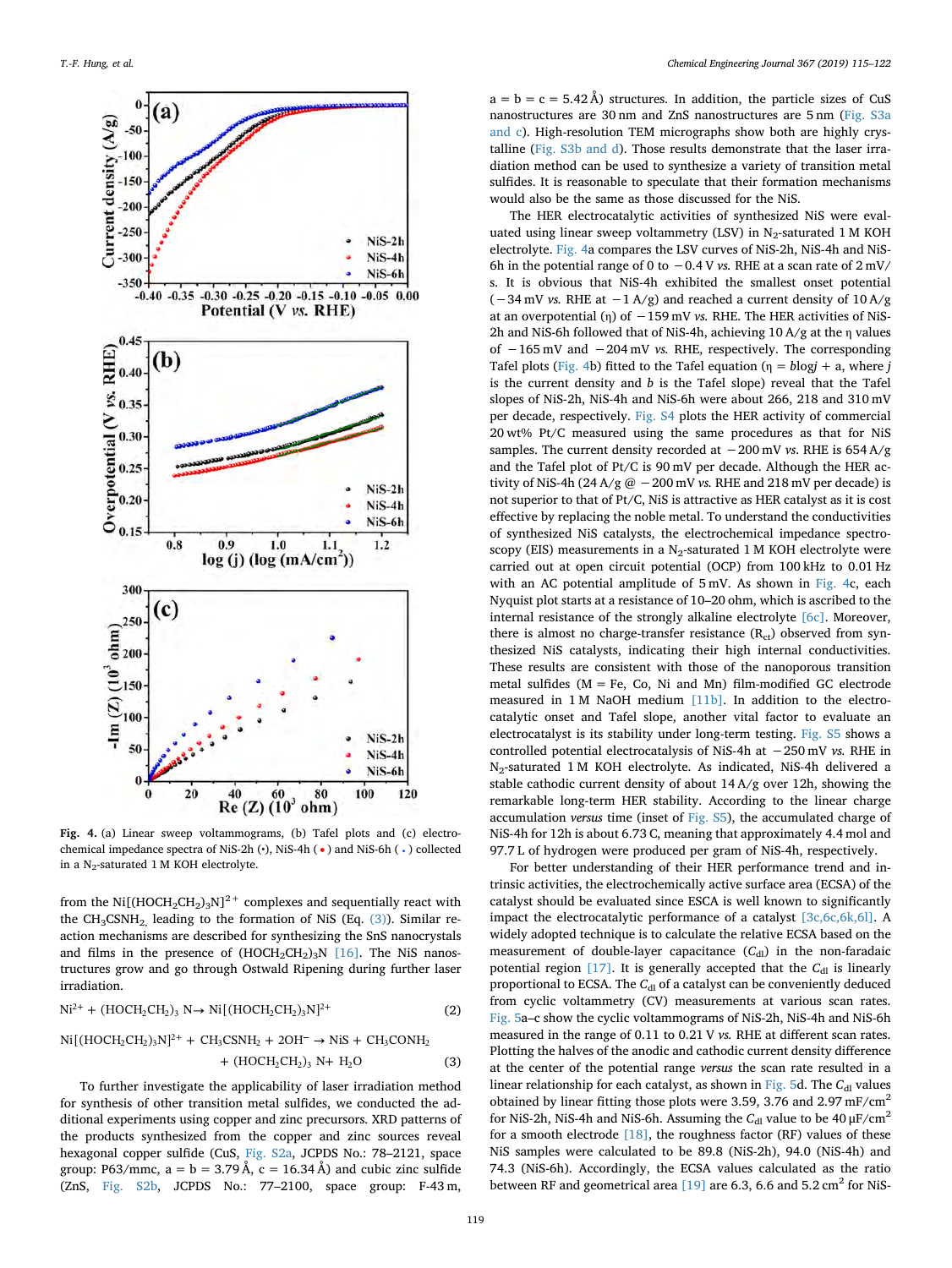<span id="page-5-0"></span>

<span id="page-5-1"></span>

**Fig. 6.** (a) Cyclic voltammograms and (b) average specific capacitances of NiS-4h recorded in 0-0.55 V *vs*. SCE at scan rates from 10 to  $100 \text{ mV/s}$  in N<sub>2</sub>-saturated 6 M KOH electrolyte.

2h, NiS-4h and NiS-6h.

Recently, Wang et al. reported that amorphous  $Ni<sup>3+</sup>OOH$  electrodeposited on the  $Ni<sub>3</sub>S<sub>2</sub>@nickel$  foam exhibited synergistic effect for

**Fig. 5.** Cyclic voltammograms of (a) NiS-2h, (b) NiS-4h and (c) NiS-6h recorded in 0.11–0.21 V *vs.* RHE at scan rates from 1 to  $10 \text{ mV/s}$  in N<sub>2</sub>-saturated 1 M KOH electrolyte. (d) Scan rate dependence of the current densities of NiS-2h  $(\cdot)$ , NiS-4h  $(\cdot)$  and NiS-6h ( ) at 0.16 V *vs.* RHE and their corresponding linear fittings (solid lines).

improving its electrocatalytic HER activity in 1 M NaOH electrolyte [\[20\]](#page-7-13). The Raman spectra of NiS compounds synthesized by 2h, 4h and 6h (Fig. S6) revealed that the main peak was centered at around 490 cm<sup>-1</sup>, which could be associated with the β-Ni<sup>3+</sup>OOH [\[21\].](#page-7-14) This is consistent with the results obtained from the XPS analysis ([Fig. 3b](#page-3-1) and d), approving that the  $Ni^{3+}$  was contributed by the NiOOH. Moreover, the quantitative analysis of  $Ni^{3+}$  presented in the synthesized NiS compounds was compared in Table S1, where the results were adopted from the high-resolution Ni 2p spectra in [Fig. 3](#page-3-1)b and Fig. S7. As listed, the sum of integrated area acquired from the  $Ni<sup>3+</sup>$  peaks increased in the order of NiS-4h > NiS-2h > NiS-6h. Consequently, the NiS-4h with such high ECSA value and  $Ni<sup>3+</sup>$  proportion undoubtedly contribute to its excellent HER catalytic activities as shown in [Fig. 4](#page-4-2)a and b.

 $\overline{10}$ 

Except for the HER electrocatalysts, intensive studies have also focused on supercapacitors using NiS as electrode materials in an alkaline solution in the recent years. [Fig. 6a](#page-5-1) depicts the CV curves of NiS-4h measured by three-electrode configuration in  $N<sub>2</sub>$ -saturated 6 M KOH electrolyte at scan rates varying 10 to 100 mV/s to estimate its electrochemical performance used for supercapacitor. It is apparent that a couple of well-defined redox peaks in each CV curve were observed in a potential range of 0–0.55 V *vs.* SCE. The shape of CV curves is distinguishable from the rectangular shape for electric double-layer capacitors, indicating that the energy storage of NiS electrode is mainly attributed to the pseudocapacitive behavior based on the reversible oxidation of NiS to NiSOH (charge) and reduction of NiSOH to NiS (discharge) as revealed in Eq. [\(4\)](#page-5-2) [4a,6f-h,6n,14a].

<span id="page-5-2"></span>
$$
\text{NiS} + \text{OH}^- \leftrightarrow \text{NiSOH} + e^- \tag{4}
$$

It is well-known that the capacitance of pseudocapacitors in an alkaline solution is mainly derived from the combination of electric double-layer charge storage at the electrode-electrolyte interface, the surface redox reaction of the active material and the hydroxyl ion diffusion [\[22\]](#page-7-15). Further increasing the scan rate causes a shift of the anodic and cathodic peaks to higher (oxidation reaction) and lower (reduction reduction) potentials, which indicates that the charge transfer kinetics are the limiting step. Furthermore, a linear relationship between peak current and square root of scan rate is observed (Fig. S8), confirming that the electrode reaction was a diffusion-controlled process [4a,23]. [Fig. 6](#page-5-1)b plots the average specific capacitance, calculated by integrating each CV curve, as a function of the scan rate. It can be seen that the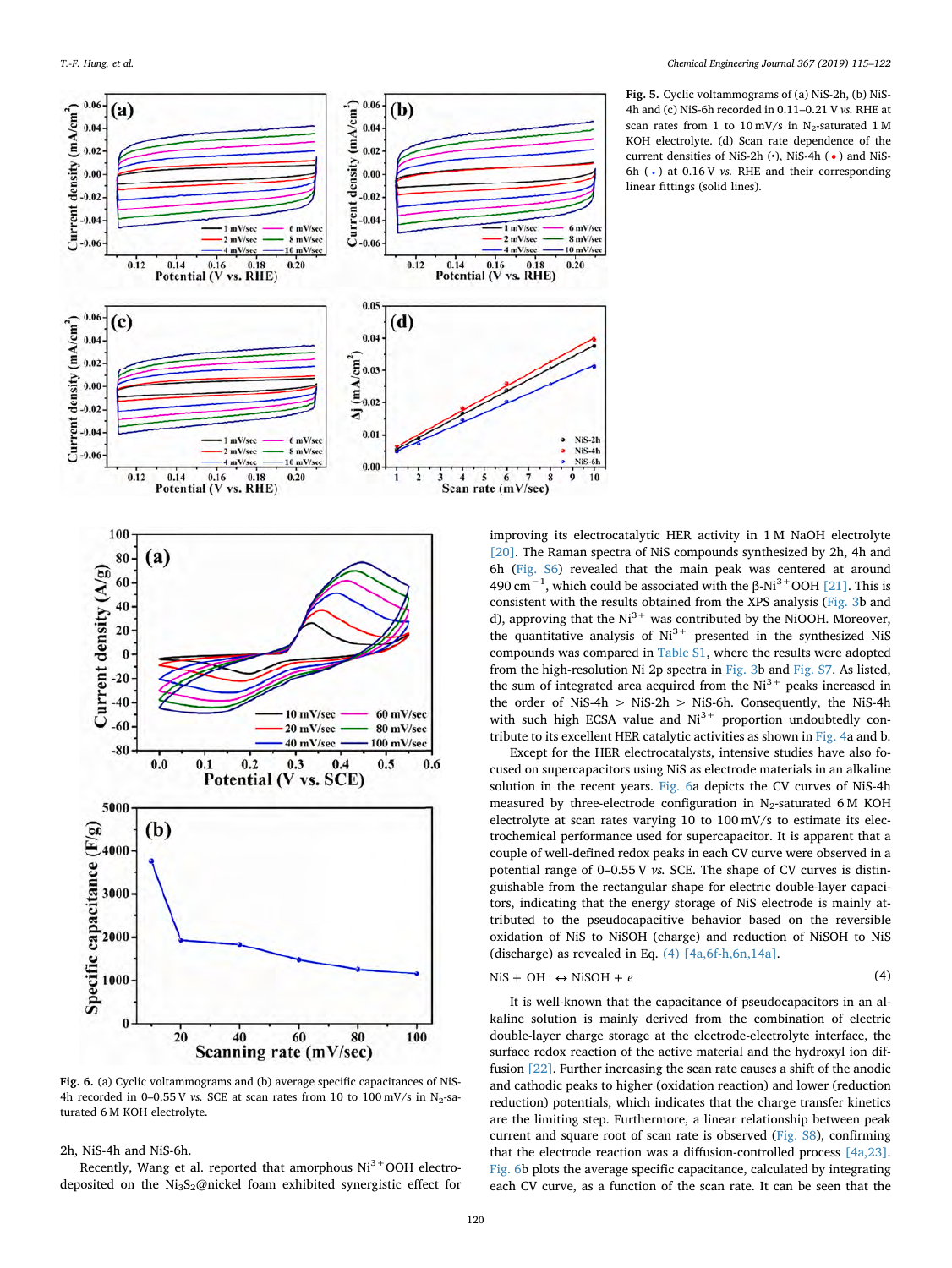specific capacitance obtained at  $10 \text{ mV/s}$  was as high as 3761 F/g. This value was about 7.8 times higher than that of the NiS nanosheets [6n] and comparable with the results listed in Table S2. Even the scan rate increases to 100 mV/s, more importantly, the specific capacitance was about 60% of the value recorded from 20 mV/s, reflecting the good rate capability. Such outstanding electrochemical performances can be attributed to the co-existence of  $Ni^{2+}$  and  $Ni^{3+}$  in the NiS as verified by XPS analysis, enabling the rich redox reactions [6i].

#### **4. Conclusions**

In summary, this study presents a facile and environmentally friendly approach to synthesis of various transition metal sulfides (NiS, CuS and ZnS) by laser irradiation of an aqueous precursor solution under the ambient condition. The resulting products show great crystallinity and high phase-purity without further calcination. Taking NiS as an example, with increasing the duration of laser irradiation from 2h to 6h, the crystalline structure and phase purity of resulting NiS compounds were not affected while the particle sizes increased from 20–30 nm to 60–80 nm. Given by the remarkable ECSA value and synergistic effect of  $Ni<sup>3+</sup>OOH$ , the NiS-4h with particle size of 40–60 nm delivered the considerable HER electrocatalytic activity in an alkaline medium including comparable overpotential (-159 mV *vs.* RHE at 10 A/ g), lower Tafel slope (218 mV/dec) and long-term stability (14 A/g at −250 mV *vs.* RHE for 12h). In addition to the fascinating HER performances, the NiS-4h used as electrode material for supercapacitor also possessed the outstanding specific capacitance (3761 F/g at 10 mV/s), reversibility and rate capability (1152 F/g at 100 mV/s). Such favorable electrochemical characteristics of the synthesized NiS can be attributed to the co-existence of  $Ni^{2+}$  and  $Ni^{3+}$  enabling the rich redox reactions of NiS.

#### **Conflicts of interest**

The authors declare no competing financial interests.

#### **Acknowledgements**

This work was funded by U.S. Department of Energy (DOE), Office of Science, Office of Basic Energy Sciences (BES), Materials Sciences and Engineering Division under Contract No. DE-AC02-05-CH11231 within the KC22ZH program. Work at the Molecular Foundry was supported by the Office of Science, Office of Basic Energy Sciences, of the U.S. Department of Energy under Contract No. DE-AC02- 05CH11231. T.F.H. was funded by the Bureau of Energy (BOE), Ministry of Economic Affairs (MOEA), Taiwan. Z.W.Y. and S.B.B. acknowledge financial supports from China Scholarship Council (201606310151) and Alexander von Humboldt Foundation, respectively.

#### **Appendix A. Supplementary data**

Supplementary data to this article can be found online at [https://](https://doi.org/10.1016/j.cej.2019.02.136) [doi.org/10.1016/j.cej.2019.02.136](https://doi.org/10.1016/j.cej.2019.02.136).

#### **References**

<span id="page-6-0"></span>[1] [\(a\) C.H. Lai, M.Y. Lu, L.J. Chen, Metal sulfide nanostructures: synthesis, properties](http://refhub.elsevier.com/S1385-8947(19)30375-4/h0005) [and applications in energy conversion and storage, J. Mater. Chem. 22 \(2012\)](http://refhub.elsevier.com/S1385-8947(19)30375-4/h0005)  $19-30$ 

[\(b\) L. Shen, L. Yu, H.B. Wu, X.Y. Yu, X. Zhang, X.W. Lou, Formation of nickel cobalt](http://refhub.elsevier.com/S1385-8947(19)30375-4/h0010) [sulfide ball-in-ball hollow spheres with enhanced electrochemical pseudocapacitive](http://refhub.elsevier.com/S1385-8947(19)30375-4/h0010) [properties, Nature Commun. 6 \(2015\) 6694;](http://refhub.elsevier.com/S1385-8947(19)30375-4/h0010)

[\(c\) S. Xiao, X. Li, W. Sun, B. Guan, Y. Wang, General and facile synthesis of metal](http://refhub.elsevier.com/S1385-8947(19)30375-4/h0015) [sulfide nanostructures: In situ microwave synthesis and application as binder-free](http://refhub.elsevier.com/S1385-8947(19)30375-4/h0015) [cathode for Li-ion batteries, Chem. Eng. J. 306 \(2016\) 251–259.](http://refhub.elsevier.com/S1385-8947(19)30375-4/h0015)

<span id="page-6-1"></span>[2] [\(a\) Z.H. Ge, L.D. Zhao, D. Wu, X. Liu, B.P. Zhang, J.F. Li, J. He, J. Low-cost,](http://refhub.elsevier.com/S1385-8947(19)30375-4/h0020) [abundant binary sulfides as promising thermoelectric materials, Mater. Today 19](http://refhub.elsevier.com/S1385-8947(19)30375-4/h0020)

#### [\(2016\) 227–239;](http://refhub.elsevier.com/S1385-8947(19)30375-4/h0020)

- [\(b\) X.Y. Yu, L. Yu, X.W. Lou, Metal sulfide hollow nanostructures for electro](http://refhub.elsevier.com/S1385-8947(19)30375-4/h0025)[chemical energy storage, Adv. Energy Mater. 6 \(2016\) 1501333;](http://refhub.elsevier.com/S1385-8947(19)30375-4/h0025)
- [\(c\) X. Han, X. Wu, C. Zhong, Y. Deng, N. Zhao, W. Hu, NiCo2S4 nanocrystals an](http://refhub.elsevier.com/S1385-8947(19)30375-4/h0030)[chored on nitrogen-doped carbon nanotubes as a highly efficient bifunctional](http://refhub.elsevier.com/S1385-8947(19)30375-4/h0030) [electrocatalyst for rechargeable zinc-air batteries, Nano Energy 31 \(2017\) 541–550;](http://refhub.elsevier.com/S1385-8947(19)30375-4/h0030)
- [\(d\) Y. Xiao, J.Y. Hwang, I. Belharouak, Y.K. Sun, Superior Li/Na-storage capability](http://refhub.elsevier.com/S1385-8947(19)30375-4/h0035) [of a carbon-free hierarchical CoSx hollow nanostructure, Nano Energy 32 \(2017\)](http://refhub.elsevier.com/S1385-8947(19)30375-4/h0035) [320–380;](http://refhub.elsevier.com/S1385-8947(19)30375-4/h0035)
- [\(e\) M.R. Gao, Y.R. Zheng, J. Jiang, S.H. Yu, Pyrite-type nanomaterials for advanced](http://refhub.elsevier.com/S1385-8947(19)30375-4/h0040) [electrocatalysis, Acc. Chem. Res. 50 \(2017\) 2194–2204;](http://refhub.elsevier.com/S1385-8947(19)30375-4/h0040)
- [\(f\) A. Eftekhari, Electrocatalysts for hydrogen evolution reaction, Int. J. Hydrogen](http://refhub.elsevier.com/S1385-8947(19)30375-4/h0045) [Energy 42 \(2017\) 11053–11077;](http://refhub.elsevier.com/S1385-8947(19)30375-4/h0045)
- [\(g\) W. Kang, Y. Wang, J. Xu, Recent progress in layered metal dichalcogenide](http://refhub.elsevier.com/S1385-8947(19)30375-4/h0050) [nanostructures as electrodes for high-performance sodium-ion batteries, J. Mater.](http://refhub.elsevier.com/S1385-8947(19)30375-4/h0050) [Chem. A 5 \(2017\) 7667–7690;](http://refhub.elsevier.com/S1385-8947(19)30375-4/h0050)

[\(h\) Z. Hu, Q. Liu, S.L. Chou, S.X. Dou, Advances and challenges in metal sulfides/](http://refhub.elsevier.com/S1385-8947(19)30375-4/h0055) [selenides for next-generation rechargeable sodium-ion batteries, Adv. Mater. 29](http://refhub.elsevier.com/S1385-8947(19)30375-4/h0055) [\(2017\) 1700606;](http://refhub.elsevier.com/S1385-8947(19)30375-4/h0055)

[\(i\) X.Y. Yu, X.W. Lou, Mixed metal sulfides for electrochemical energy storage and](http://refhub.elsevier.com/S1385-8947(19)30375-4/h0060) [conversion, Adv. Energy Mater. 8 \(2018\) 1701592;](http://refhub.elsevier.com/S1385-8947(19)30375-4/h0060)

- [\(j\) P. Geng, S. Zheng, H. Tang, R. Zhu, L. Zhang, S. Cao, H. Xue, H. Pang, Transition](http://refhub.elsevier.com/S1385-8947(19)30375-4/h0065) [metal sulfides based on graphene for electrochemical energy storage, Adv. Energy](http://refhub.elsevier.com/S1385-8947(19)30375-4/h0065) [Mater. 8 \(2018\) 1703259;](http://refhub.elsevier.com/S1385-8947(19)30375-4/h0065)
- [\(k\) J. Zhao, Y. Zhang, Y. Wang, H. Li, Y. Peng, The application of nanostructured](http://refhub.elsevier.com/S1385-8947(19)30375-4/h0070) [transition metal sulfides as anodes for lithium ion batteries, J. Energy Chem. 27](http://refhub.elsevier.com/S1385-8947(19)30375-4/h0070) [\(2018\) 1536–1554;](http://refhub.elsevier.com/S1385-8947(19)30375-4/h0070)

[\(l\) S. Dou, X. Wang, S. Wang, Rational design of transition metal-based materials](http://refhub.elsevier.com/S1385-8947(19)30375-4/h0075) [for highly efficient electrocatalysis, Small Methods 3 \(2019\) 1800211.](http://refhub.elsevier.com/S1385-8947(19)30375-4/h0075)

<span id="page-6-2"></span>[3] [\(a\) Y. Du, Z. Yin, J. Zhu, X. Huang, X.J. Wu, Z. Zeng, Q. Yan, H. Zhang, A general](http://refhub.elsevier.com/S1385-8947(19)30375-4/h0080) [method for the large-scale synthesis of uniform ultrathin metal sulphide nano](http://refhub.elsevier.com/S1385-8947(19)30375-4/h0080)[crystals, Nature Commun. 3 \(2012\) 1177;](http://refhub.elsevier.com/S1385-8947(19)30375-4/h0080)

[\(b\) H. Zhang, B.R. Hyun, F.W. Wise, R.D. Robinson, A generic method for rational](http://refhub.elsevier.com/S1385-8947(19)30375-4/h0085) [scalable synthesis of monodisperse metal sulfide nanocrystals, Nano Lett. 12 \(2012\)](http://refhub.elsevier.com/S1385-8947(19)30375-4/h0085) [5856–5860;](http://refhub.elsevier.com/S1385-8947(19)30375-4/h0085)

[\(c\) D.Y. Chung, J.W. Han, D.H. Lim, J.H. Jo, S.J. Yoo, H. Lee, Y.E. Sung, Structure](http://refhub.elsevier.com/S1385-8947(19)30375-4/h0090) [dependent active sites of NixSy as electrocatalysts for hydrogen evolution reaction,](http://refhub.elsevier.com/S1385-8947(19)30375-4/h0090) [Nanoscale 7 \(2015\) 5157–5163;](http://refhub.elsevier.com/S1385-8947(19)30375-4/h0090)

[\(d\) Y. Liu, H. Wang, L. Cheng, N. Han, F. Zhao, P. Li, C. Jin, Y. Li, TiS2 nanoplates:](http://refhub.elsevier.com/S1385-8947(19)30375-4/h0095) [A high-rate and stable electrode material for sodium ion batteries, Nano Energy 20](http://refhub.elsevier.com/S1385-8947(19)30375-4/h0095) [\(2016\) 168–175.](http://refhub.elsevier.com/S1385-8947(19)30375-4/h0095)

<span id="page-6-3"></span>[4] [\(a\) Z. Li, X. Yu, A. Gu, H. Tang, L. Wang, Z. Lou, Anion exchange strategy to](http://refhub.elsevier.com/S1385-8947(19)30375-4/h0100) [synthesis of porous NiS hexagonal nanoplates for supercapacitors, Nanotechnology](http://refhub.elsevier.com/S1385-8947(19)30375-4/h0100) [28 \(2017\) 065406;](http://refhub.elsevier.com/S1385-8947(19)30375-4/h0100) [\(b\) A.M. Patil, A.C. Lokhande, P.A. Shinde, J.H. Kim, C.D. Lokhande, Vertically](http://refhub.elsevier.com/S1385-8947(19)30375-4/h0105)

[aligned NiS nano-flakes derived from hydrothermally prepared Ni\(OH\)2 for high](http://refhub.elsevier.com/S1385-8947(19)30375-4/h0105) [performance supercapacitor, J. Energy Chem. 27 \(2018\) 791–800.](http://refhub.elsevier.com/S1385-8947(19)30375-4/h0105)

<span id="page-6-4"></span>[5] [G. Rahman, S.Y. Chae, O.S. Joo, Efficient hydrogen evolution performance of phase](http://refhub.elsevier.com/S1385-8947(19)30375-4/h0110)[pure NiS electrocatalysts grown on fluorine-doped tin oxide-coated glass by facile](http://refhub.elsevier.com/S1385-8947(19)30375-4/h0110) [chemical bath deposition, Int. J. Hydrogen Energy 43 \(2018\) 13022–13031.](http://refhub.elsevier.com/S1385-8947(19)30375-4/h0110)

<span id="page-6-5"></span>[6] [\(a\) X.Y. Yu, L. Yu, H.B. Wu, X.W. Lou, Formation of nickel sulfide nanoframes from](http://refhub.elsevier.com/S1385-8947(19)30375-4/h0115) [metal-organic frameworks with enhanced pseudocapacitive and electrocatalytic](http://refhub.elsevier.com/S1385-8947(19)30375-4/h0115) [properties, Angew. Chem. Int. Ed. 54 \(2015\) 5331–5335;](http://refhub.elsevier.com/S1385-8947(19)30375-4/h0115)

[\(b\) C. Wei, C. Cheng, J. Zhao, Y. Wang, Y. Cheng, Y. Xu, W. Du, H. Pang, NiS](http://refhub.elsevier.com/S1385-8947(19)30375-4/h0120) [hollow spheres for high-performance supercapacitors and non-enzymatic glucose](http://refhub.elsevier.com/S1385-8947(19)30375-4/h0120) [sensors, Chem. Asian J. 10 \(2015\) 679–686;](http://refhub.elsevier.com/S1385-8947(19)30375-4/h0120)

[\(c\) N. Jiang, Q. Tang, M. Sheng, B. You, D. Jiang, Y. Sun, Nickel sulfides for](http://refhub.elsevier.com/S1385-8947(19)30375-4/h0125) [electrocatalytic hydrogen evolution under alkaline conditions: a case study of](http://refhub.elsevier.com/S1385-8947(19)30375-4/h0125) [crystalline NiS, NiS2, and Ni3S2 nanoparticles, Catal. Sci. Technol. 6 \(2016\)](http://refhub.elsevier.com/S1385-8947(19)30375-4/h0125) [1077–1084;](http://refhub.elsevier.com/S1385-8947(19)30375-4/h0125)

[\(d\) Y. Zhang, J. Xu, Y. Zhang, X. Hu, 3D NiS dendritic arrays on nickel foam as](http://refhub.elsevier.com/S1385-8947(19)30375-4/h0130) [binder-free electrodes for supercapacitors, J. Mater. Sci.-Mater. Electron. 27 \(2016\)](http://refhub.elsevier.com/S1385-8947(19)30375-4/h0130) [8599–8605;](http://refhub.elsevier.com/S1385-8947(19)30375-4/h0130)

[\(e\) P. Zhang, B.Y. Guan, L. Yu, X.W. Lou, Formation of double-shelled zinc-cobalt](http://refhub.elsevier.com/S1385-8947(19)30375-4/h0135) [sulfide dodecahedral cages from bimetallic zeolitic imidazolate frameworks for](http://refhub.elsevier.com/S1385-8947(19)30375-4/h0135) [hybrid supercapacitors, Angew. Chem. Int. Ed. 56 \(2017\) 7141–7145;](http://refhub.elsevier.com/S1385-8947(19)30375-4/h0135)

[\(f\) B. Guan, Y. Li, B. Yin, K. Liu, D. Wang, H. Zhang, C. Cheng, Synthesis of hier](http://refhub.elsevier.com/S1385-8947(19)30375-4/h0140)[archical NiS microflowers for high performance asymmetric supercapacitor, Chem.](http://refhub.elsevier.com/S1385-8947(19)30375-4/h0140) [Eng. J. 308 \(2017\) 1165–1173;](http://refhub.elsevier.com/S1385-8947(19)30375-4/h0140)

[\(g\) X. Ma, L. Zhang, G. Xu, C. Zhang, H. Song, Y. He, C. Zhang, D. Jia, Facile](http://refhub.elsevier.com/S1385-8947(19)30375-4/h0145) [synthesis of NiS hierarchical hollow cubes via Ni formate frameworks for high](http://refhub.elsevier.com/S1385-8947(19)30375-4/h0145) [performance supercapacitors, Chem. Eng. J. 320 \(2017\) 22–28;](http://refhub.elsevier.com/S1385-8947(19)30375-4/h0145)

[\(h\) N. Du, W. Zheng, X. Li, G. He, L. Wang, J. Shi, Nanosheet-assembled NiS hollow](http://refhub.elsevier.com/S1385-8947(19)30375-4/h0150) [structures with double shells and controlled shapes for high-performance super](http://refhub.elsevier.com/S1385-8947(19)30375-4/h0150)[capacitors, Chem. Eng. J. 323 \(2017\) 415–424;](http://refhub.elsevier.com/S1385-8947(19)30375-4/h0150)

[\(i\) J. Zhao, B. Guan, B. Hu, Z. Xu, D. Wang, H. Zhang, Vulcanizing time controlled](http://refhub.elsevier.com/S1385-8947(19)30375-4/h0155) [synthesis of NiS microflowers and its application in asymmetric supercapacitors,](http://refhub.elsevier.com/S1385-8947(19)30375-4/h0155) [Electrochim. Acta 230 \(2017\) 428–437;](http://refhub.elsevier.com/S1385-8947(19)30375-4/h0155)

[\(j\) Y. Xu, W. Du, L. Du, W. Zhu, W. Guo, J. Chang, B. Zhang, D. Deng,](http://refhub.elsevier.com/S1385-8947(19)30375-4/h0160) [Monocrystalline NiS nanowire arrays supported by Ni foam as binder-free elec](http://refhub.elsevier.com/S1385-8947(19)30375-4/h0160)[trodes with outstanding performances, RSC Adv. 7 \(2017\) 22553–22557;](http://refhub.elsevier.com/S1385-8947(19)30375-4/h0160) [\(k\) X. Xiao, D. Huang, Y. Fu, M. Wen, X. Jiang, X. Lv, M. Li, L. Gao, S. Liu,](http://refhub.elsevier.com/S1385-8947(19)30375-4/h0165)

[M. Wang, C. Zhao, Y. Shen, Engineering NiS/Ni2P heterostructures for efficient](http://refhub.elsevier.com/S1385-8947(19)30375-4/h0165) [electrocatalytic water splitting, ACS Appl. Mater. Interfaces 10 \(2018\) 4689–4696;](http://refhub.elsevier.com/S1385-8947(19)30375-4/h0165) [\(l\) Z. Ma, Q. Zhao, J. Li, B. Tang, Z. Zhang, X. Wang, Three-dimensional well](http://refhub.elsevier.com/S1385-8947(19)30375-4/h0170)[mixed/highly-densed NiS-CoS nanorod arrays: An efficient and stable bifunctional](http://refhub.elsevier.com/S1385-8947(19)30375-4/h0170)